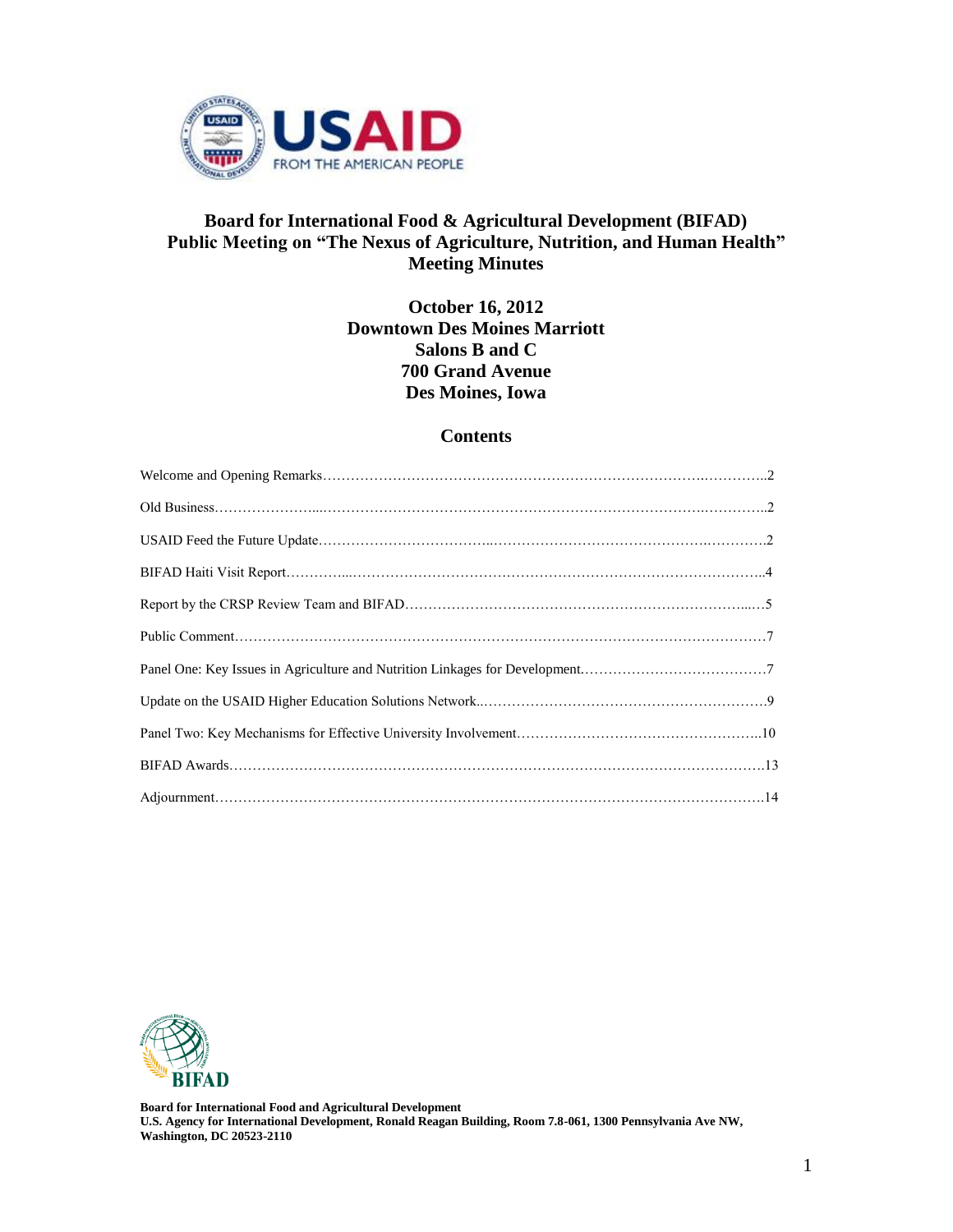## **BIFAD Public Meeting on "The Nexus of Agriculture, Nutrition, and Human Health" Meeting Minutes**

# *Board Members Present: Brady Deaton, William DeLauder, Gebisa Ejeta, Jo Luck, Marty McVey, Elsa Murano*

# **Welcome and Opening Remarks (Brady Deaton, BIFAD Chair & Chancellor, University of Missouri)**

Chairman Deaton welcomed the attendees to the autumn business meeting and introduced Kenneth Quinn of the World Food Prize Foundation. Dr. Deaton noted the  $150<sup>th</sup>$ anniversary of the Morrill Act, which led to related legislation such as the Smith-Lever Act, the Hatch Act, and Title 12 legislation for BIFAD. The Board consists of presidential appointees who advise the administrator of USAID. Former Congressman Finley, who served on BIFAD, was unable to attend the meeting, but Dr. Deaton read a letter from him that emphasized the need to expand and deepen BIFAD's role. Food deficit countries need the genius of the land grant educational system that has helped in the US. Educating farmers has led to an increased standard of living. Illiteracy is a problem in food deficit countries. BIFAD should emphasize direct instruction in basic education in its program.

# **Old Business**

Board Member DeLauder spoke on the old Task Force on Minority-Serving Institutions and the report from its workshop. The task force is working with USAID to implement the recommendations. These institutions have unique talents and abilities that can aid USAID in its development work. Opportunities for these institutions to be involved should be expanded. The Administrator accepted the report, but follow-up is needed.

Board Member Ejeta said BIFAD has a charge to look into a consensus document for human capacity development. The Chair appointed a working group to look into that. The Board was given a charge to conduct an assessment of the CRSP programs. A couple months ago, the Board re-charged the HICD working group to look into revision of the scope of work. A concept note is being circulated to the Board to look into that and will eventually lead to a commissioned study.

# **The Future for Efforts in Agriculture, Nutrition, and Human Health: Updates on Feed the Future/G8 "New Alliance for Food Security and Nutrition" (Julie Howard, PhD, Chief Scientist, Bureau for Food Security, USAID)**

Dr. Howard made informal remarks on Feed the Future and introduced the G8 New Alliance for Food Security. Nearly a billion of the world's people suffer from chronic hunger, and the population is growing. Investing in small holders is the key to addressing hunger, lifting people out of the cycle of poverty, and transforming economies. Growth in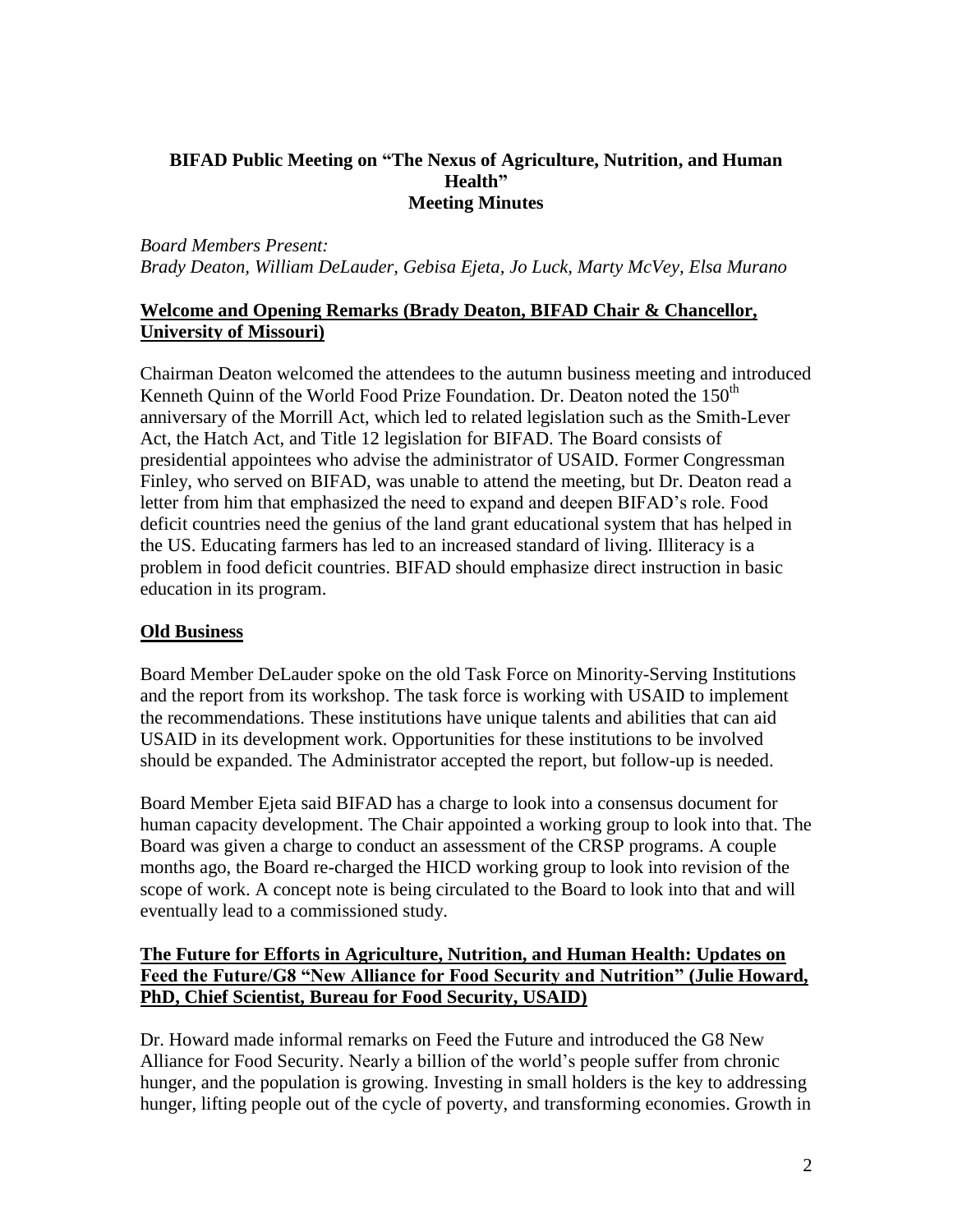agriculture has three times the impact on poverty reduction as investments in other sectors.

The G8 L'Aquila Summit in 2009 was a major turning point. At this summit, Obama called on leaders to reduce the decline in agricultural investment and to think about the root causes of poverty. He announced \$3.5 billion in increased US investment in global food security and the creation of Feed the Future. That money leveraged an additional \$18 billion in commitments.

Feed the Future is the US global hunger and food security initiative. It focuses on small holder farmers, especially women, and helps countries develop their agricultural sectors and opportunities for growth, trade, and hunger reduction. Feed the Future elevates the role of private sector investment and seeks out partnerships with local and international private industries that are committed to involving small holders. Countries are asked to develop their own plans and increase their own funding and policy commitments. Feed the Future takes a comprehensive approach, looking at production, marketing, and nutrition. It emphasizes measuring results and having partners do the same.

Work cannot be brought to scale without expanded partnerships at the global level. There is a need to expand partnerships in collaborative, coordinated work on the ground toward transparent, ambitious goals. Last May, ahead of the Camp David G8 Summit, President Obama announced the new Alliance for Food Security and Nutrition, a commitment by G8 members, African countries, and private sector partners to achieve sustained and inclusive agricultural growth to lift 50 million people out of poverty over the next ten years. The Alliance has three key objectives: to increase responsible domestic and foreign private investment in African agriculture; to take innovation that can enhance agricultural productivity to scale; and to reduce the risk borne by vulnerable economies and communities. There are six new Alliance countries in Africa: Ghana, Ethiopia, Tanzania, Burkina Faso, Cote d'Ivoire, and Mozambique. These countries' cooperation frameworks establish priorities for policy reform, private sector reform, and public investment. The frameworks focus on things like irrigation, seed policy, and market reform. Countries are committing to policy reform and improvements in the business environment. The Alliance brings over \$3.5 billion in private sector commitments.

CGIAR, the Forum for Agricultural Research in Africa, and AGRA are working in countries to identify 10-year targets for yield and productivity increases in the main commodities and livestock value chains. FARA and IPRI are working to establish technology platforms synthesizing available technologies to meet those targets. AGRA has been asked by G8 to work with countries and investors to scale access to these technologies.

In October, there was an expert consultation in Washington to inform the development of the final piece of this G8 suite of actions for technology and innovation. That meeting looked at how to design a challenge at the nation level and call for grants to elicit a coordinated, integrated approach to getting the message out.

Over the past yew years, there have been several changes emphasizing partnerships, goals, ownership, and results. In 2009, BIFAD, USDA, APLU, and the stakeholder group set the path that led to the Feed the Future research strategy. A new Feed the Future Food Security Innovation Center is being established in the Bureau of Food Security. There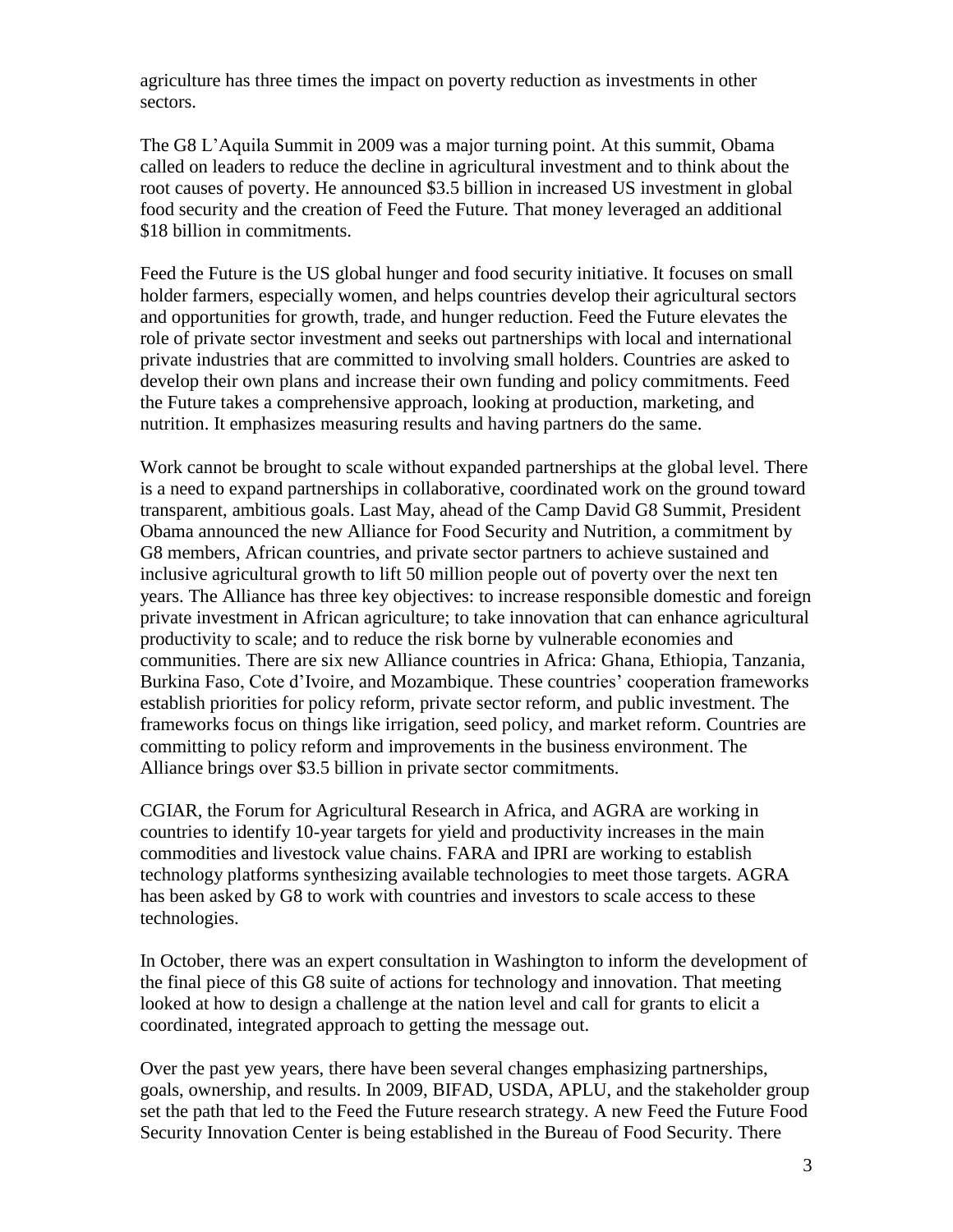will be connectivity among programs. The research strategy focused on seven key areas: helping to develop and deliver more climate-resilient cereal varieties; developing and delivering better management practices, vaccines, and disease-resistant varieties; refocusing research on legume productivity for soil health and human nutrition; helping researchers engage directly with farmers; expanding the focus beyond the yield of a single crop to sustainably intensify the whole farming system; evaluating new technologies to ensure that they provide the world's poor with better and more nutritious food; and sustaining the impacts of innovation by training the next generation and strengthening the institutions.

Member DeLauder asked about the value added of the innovation center. Member Howard said private sector investments under the Alliance focus on nutrition. There is a new RFA focused on post-harvest losses and processing. There is increased focus on markets.

# **How ARE usaid Efforts Progressing for the Nexus of Health, Nutrition, and Agriculture after a Natural Disaster: the USAID/BIFAD Visit Report (Dr. Elsa Murano, BIFEAD Member and The Honorable Marty McVey, BIFAD Member)**

Member Murano reported on what she had observed on a follow-up trip to Haiti. The 2010 earthquake killed 250,000 people, left many homeless, and lead to a cholera outbreak. Not all of the pledged relief money was delivered. Before the earthquake, Haiti was already not doing well due to mismanagement and earlier natural disasters. Food had to be imported.

The Agency's projects in Haiti lacked continuity, coordination, integration of research, and inclusion of the Haitian universities. Corruption prevented working with the government. After the earthquake, BIFAD established a task force, conducted a workshop, visited the country, and drafted recommendations for the Administrator. The report recommended developing a long-term research and extension plan; including the Haitian government in the plan; coordinating activities across projects; leveraging activities to include partnerships with other stakeholders to implement the plan; improving accountability through monitoring and evaluation; and implementation through an independent consortium of land grant universities.

New housing is being built, but there are 500,000 people still living in tents. A follow-up visit with faculty at the National University of Haiti showed new construction. There is not much industry in Haiti to take advantage of the faculty expertise. Students are still taking classes in tents. There is little government support. The university does not have a presence where the agriculture is.

The winter project has greenhouses with drip irrigation and demonstration fields to teach farmers efficient methods. The greenhouses can help with the soil erosion problem. However, they are expensive, and farmers do not have access to credit. When the project ends, the trained farmers are supposed to train other farmers, but there does not seem to be an incentive for farmers to train each other.

A rice production site has a federation of farmers showing proper farming methods. There are two rice mills. However, much of the rice is being dried and stored incorrectly. The rice is being sold to relief organizations, but relief agencies are helping them produce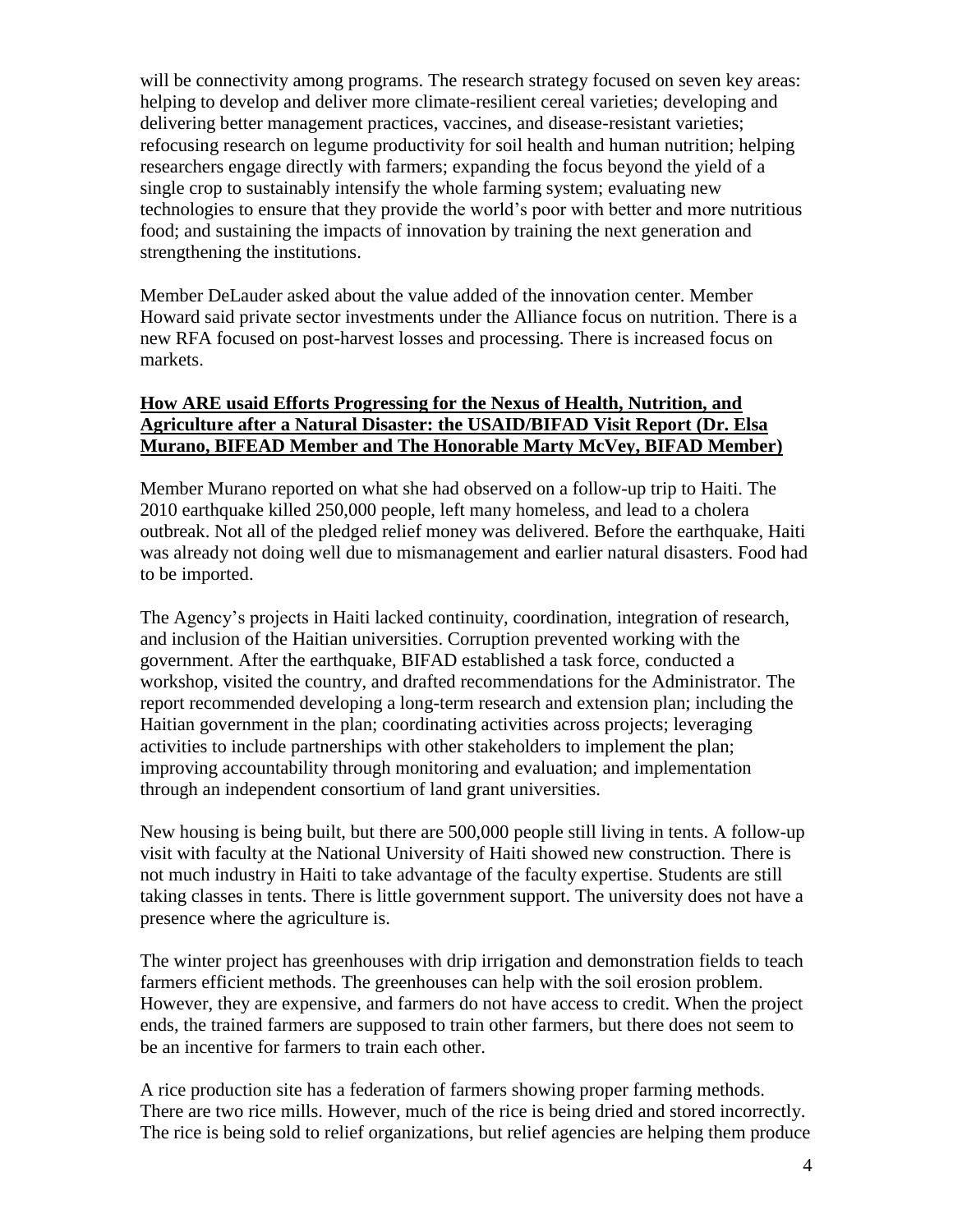it. That will not be sustainable. The federation of farmers is not a coop, and that creates credit problems.

Member McVey said the 2012 business environment report ranks Haiti at 180 out of 183 countries in the world on ease of doing business. The government is a key partner in the success of Haiti. The high tariff on equipment is a barrier to starting businesses. Working with the Haitian government to ease restrictions and barriers will be key.

Member Murano said there is a new president and hope for the future. The new US ambassador to Haiti has a sense of urgency and an intolerance of failure. A report has been sent to Administrator Shaw. The US Government will have to help with economic policy, and the university must be utilized as a resource.

## **Review of Research Models Working on Agriculture, Nutrition, and Human Health: The Report by CRSP Review Team and BIFAD: Dr. Brady Deaton, BIFAD Chair, and Dr. Robert J. Jones, Sr., University of Minnesota; USAID Response by Dr. Rob Bertram, Director, BFS Office of Agriculture, Research, and Policy**

Chairman Deaton introduced Dr. Jones, who gave an overview of evaluation work his team conducted from March to August. The team was charged to conduct an evaluation of the CRSP model in the context of current international agriculture and food security research and capacity-building. The evaluation provided recommendations on how USAID can most effectively engage US university communities on food security research related to capacity building to meet USAID and Feed the Future goals.

The key questions were on how to more effectively leverage the university community, strengthen the human and institutional capacity building, more effectively integrate with USDA and USAID-related research and Feed the Future efforts, and how to improve the coordination of the CRSP along with other USAID-supported programs in partnership with American universities.

Government partners provided background information. Over 120 individuals were interviewed. CRSP is not a model as much as an overarching strategy. The strength of the CRSP model is its intentional, integrated focus on developing and focusing agricultural research and human and institutional capacity-building. CRSP programs use an interdisciplinary research approach to addressing local and global concerns. They have engaged leading scholars from around the world.

Weaknesses in the system included a lack of systematic priority-setting. The budget model lacked transparency and accountability. There was insufficient technical assistance and overarching oversight. There was no real connection between USAID in Washington and work done in other countries. There is room for additional work focusing on institutional capacity building. The last issue was poor communication, which makes it difficult to identify and highlight outstanding work.

CRSP should take advantage of the currently-favorable donor environment. Alignment with the Feed the Future and the food security objectives is critical, as is moving beyond the notion of production research to a value chain paradigm. The main problems have to do with inconsistent communication, a lack of engagement with leadership on the mission, and the failure to communicate the innovation that has come out of this strategy.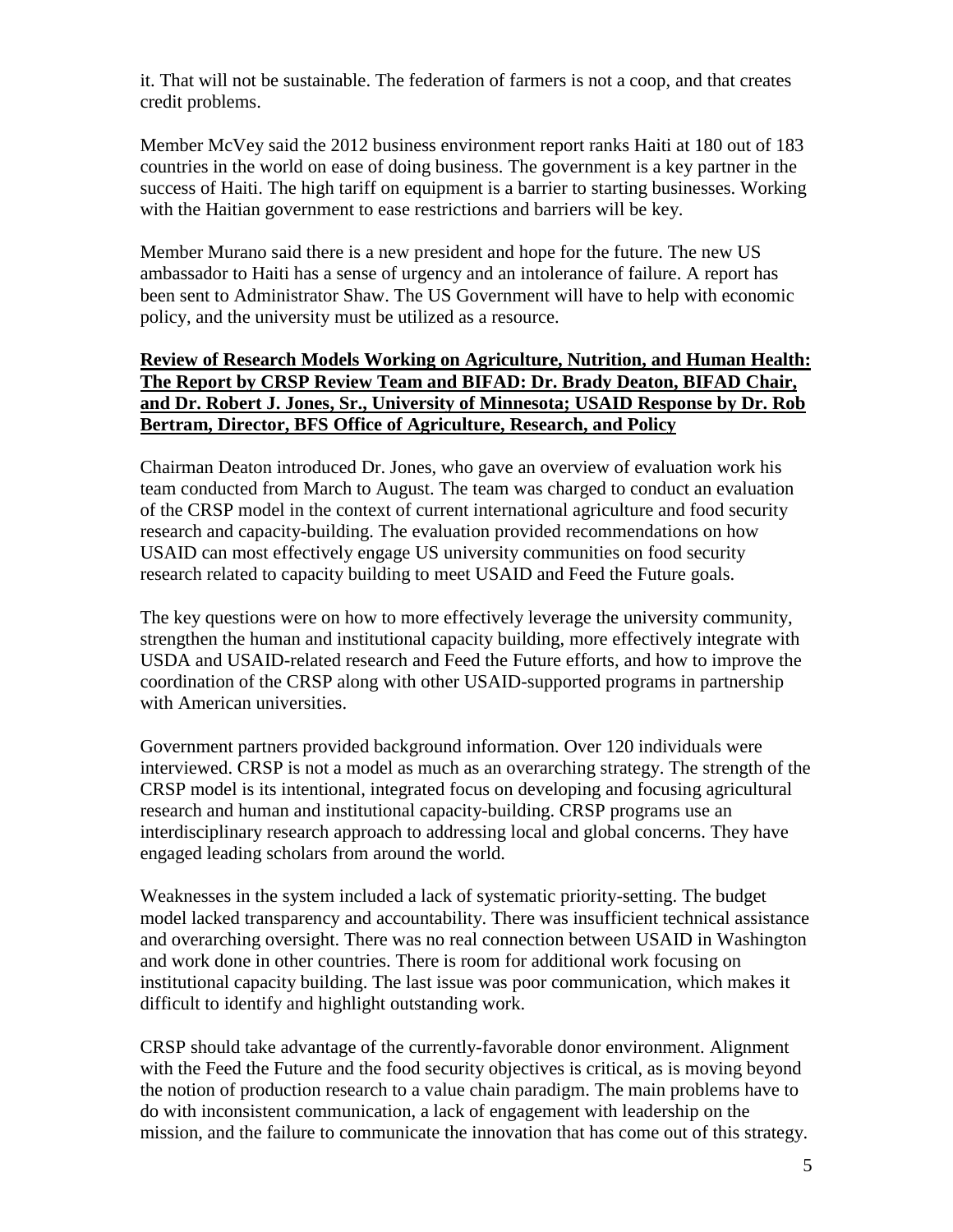The team developed nine recommendations:

- BIFAS should assist USAID in developing an overarching, coordinated strategy for engaging US universities in agriculture, food security research, and HICD that includes the CRSP as a central component.
- Create a scientific advisory council to advise on emergent research themes significant to agricultural and food security research priorities and their implementation.
- USAID should appoint a full-time principal scientist to provide leadership and oversight to the centralized management of the CRSP and align them with the broader research portfolio.
- Consider a redesigned, more narrowly-focused CRSP around two basic models: focusing more research on grand, global problems and demand-driven research to enhance food security at the country and regional level.
- Strengthen USAID management through a more centralized use of technology and the application of best practices through a centralized database that demonstrates impact and drives decision-making.
- Foster institutional capacity-building and dimensions of CRSP and USAID projects.
- Establish a new paradigm and funding strategy that is merit and priority-based.
- CRSP can do a better job leveraging resources from the private sector.
- USAID can redirect funding or be more strategic in providing resources to build on this model to bring about substantive impact.

Chairman Deaton thanked the team for its report. BIFAD supported six of the nine recommendations strongly but had reservations about three of them: the scientific advisory committee, the chief scientist, and the budget issue. BIFAD's reservations were about how the various institutions connect. One question was how to effectively marshal the knowledge from an advisory committee to ensure that the best science moves forward. While this may be useful to USAID, BIFAD already seeks knowledge from various advisors. There will be continued dialogue on the chief scientist and advisory committee recommendations. BIFAD will maintain its administrative role. The last issue of disagreement was funding. BIFAD does not believe the \$30 million is a floor or ceiling for the CRSPs. BIFAD supports increased funding but cannot comment on reallocation of USAID resources.

Dr. Rob Bertram, Director of USAID's Bureau of Food Security's Office of Agricultural Research and Policy, provided the USAID response. On the recommendations on a science advisor and BIFAD, there has been good communication between the Administrator and BIFAD, and that work will continue to achieve USAID's objectives.

The issue of the two models was problematic because many CRSPs have aspects of both models. The demand-driven approach is critical because it is necessary to position the Agency's research investments in a way that complements those value chains that link into policy changes.

On CRSP management, USAID added a new hire work on several things the report highlighted. USAID wants to free up the CRSP science managers to do more outreach. Much of the reporting can be standardized and centralized. USAID is already working on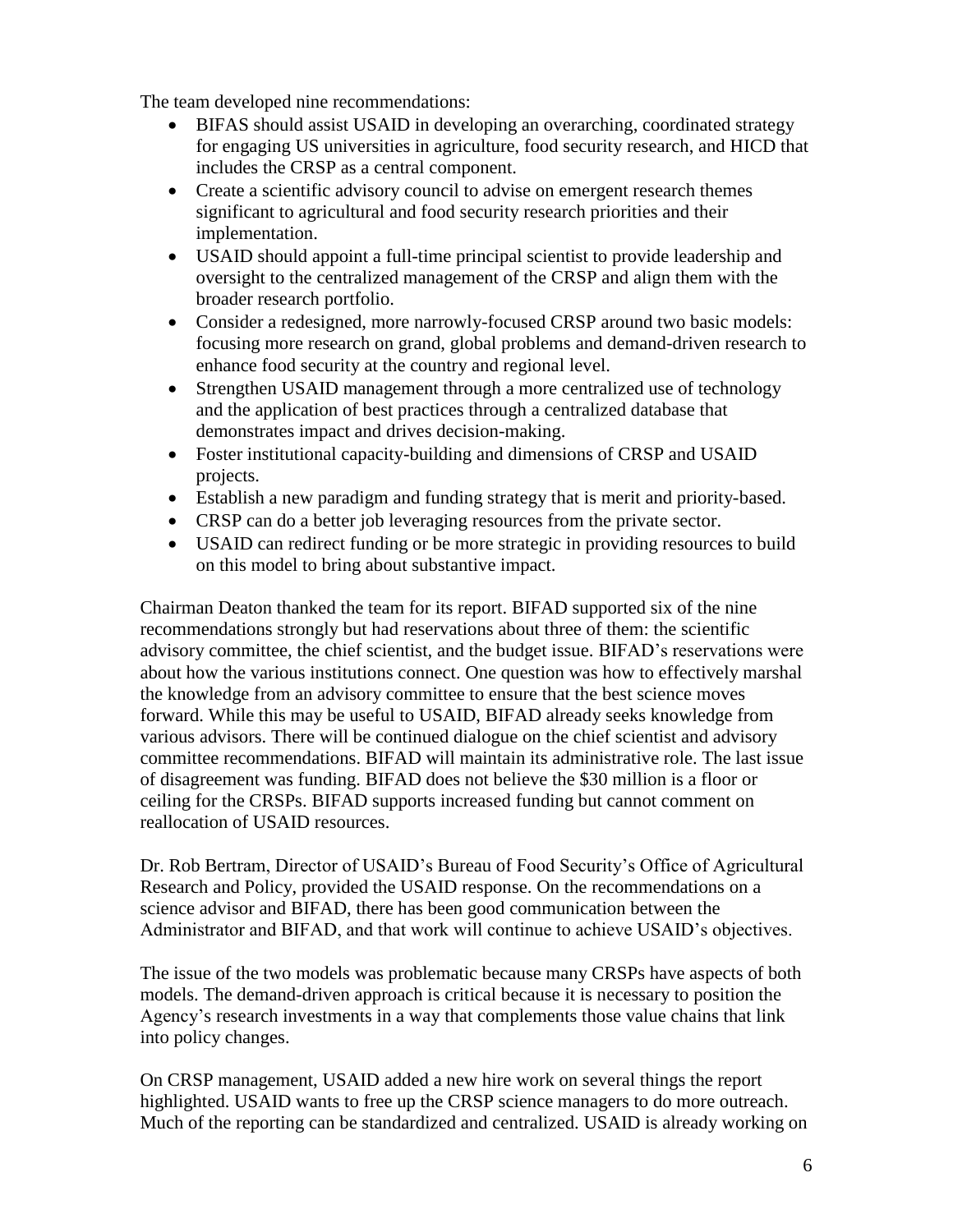looking at areas with the strongest alignment with the strategy. USAID wants to align funding with the priorities of the Feed the Future strategy.

Food security is part of the larger USAID engagement with universities. BIFAD and the Bureau for Food Security will work together on the Food Security Innovation Center and its linkage to other parts of university engagement. The goal is to link all partners with a thematic, focused approach. There is a new RFA to reflect the new resources and let the universities engage across the research strategy. This presents opportunities for leveraging private sector resources. There is a new program in soy to work on value chains and collaboration with industry efforts. With livestock, there is upstream work on vaccines and genomics. Small scale irrigation and post-harvest losses are other areas USAID has been working on. Capacity-building work is also advancing. These are ways USAID is trying to integrate university portfolios as part of the larger efforts.

# **Public Comment**

Dr. Alan Koslow commented that none of the conversations addressed integrating the NGOs. He further observed that in Haiti and South Sudan NGOs worked to coordinate their efforts, but NGOs must be integrated in an adequate way to allow them to be more effective. Member McVey commented that the Board report addresses this issue,

Member Luck said this is critical, and there is ongoing work on this on many advisory committees. Coordinating partnerships at all levels is critical. Comptimize on practice (not principles) is vital.

Dr. Julie Howard commented that the UN general assembly has an event on civil society and announced a new initiative with interaction and other Feed the Future partnerships. Partnership with civil society has always been a main focus. Reaching small holders often requires effective partnering with civil society and NGOs.

Heidi Kuhn, COE of Roots of Peace, an NGO, thanked USAID for its grant for agriculture in Afghanistan. Gender programs are critical. She noted that work on agriculture in Afghanistan has included the government to build hope by providing crops other than poppies to win the war on terrorism by building peace from the bottom up.

### **Panel One: Key Issues in Agriculture and Nutrition Linkages for Development, Moderator: Jo Luck, BIFAD Member**

Member Luck emphasized the importance of agriculture and nutrition. The panel consisted of Dr. Patrick Webb, Academic Dean of the Graduate School of Nutrition at Tufts University, who leads a nutrition CRSP; and Dr. John McDermott, director of the CGIAR Research Program on Nutrition.

Member Luck said many groups are looking to a world population of 9.6 billion in 2050 and how to feed it. The food must be nutritious, safe, affordable, accessible, and culturally appropriate. Challenges include climate change, water issues, land issues, and governance. She asked Dr. Webb about the difficulty of demonstrating the efforts to marry agriculture and nutrition. Dr. Webb said there is a need for better evidence to support policy decisions and program investment decisions. There is a disconnect around thresholds of evidence, standards of evidence, types of evidence that are required, and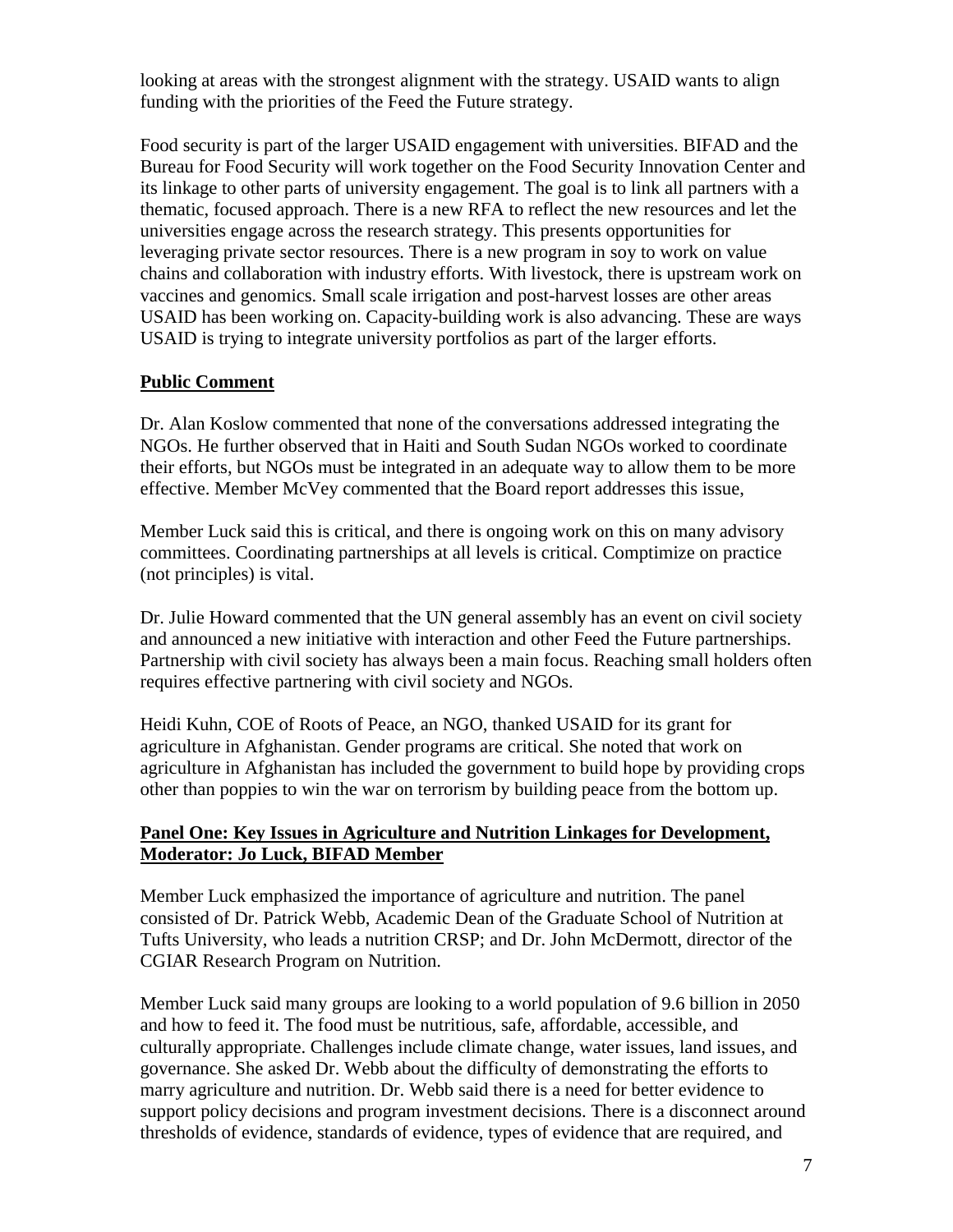matter for making those decisions. In 2011, the Institute for Development Studies reviewed 7,300 studies of agriculture interventions to improve nutrition. After strict exclusion criteria on the quality of the evidence base were applied, they were left with only 23 viable studies out of all the literature published since 1990. Scientists have done a poor job of demonstrating the connection in rigorous, credible ways. Dr. McDermott said systematic reviews have a weak process on the agriculture side. There is work to be done to improve the quality of studies. Agriculture can do a better job in the way it works to improve nutrition and health. People have to get real about what is needed on the ground.

Member Luck said the keys are ownership and making research applicable at the ground level. The question is how to make the research applicable at the community level. Dr. Webb said there is still a disconnect between studies coming in and the lack of feedback. IRB and ethical review boards are becoming more sensitive to this issue. Dr. McDermott said research is now more demand-driven. Researchers must look at opportunities to share knowledge for a supply push. Member Luck wondered how to inform the public without evidence-based information. Dr. McDermott said one large gap is between the production side and diets. The large concern is pregnant women and small children, who have large nutritional requirements. Member Luck emphasized the importance of inexpensive protein and delivering information without a bias of Western thinking.

Dr. Webb said there is no such thing as a nutritious food, only a nutritious diet. Dietary abundance or diversity do not in themselves improve health outcomes. It is important to look at the net effects in terms of diet: what is being grown and eaten and what nutrients are in the diet.

Member Luck raised the importance of understanding GMOs, whether they affect nutrition, and the effect of public perception. Dr. Webb said they do not necessarily harm nutrition. Dr. McDermott said genetic modification is a useful tool, but the regulation and approval process in Africa will make conventional breeding more expedient. On the agricultural side, work has been lacking on cost-effectiveness. Both short-term and longterm cost-effective solutions should be presented to policy-makers. Dr. McDermott said issues should be looked at as clusters. Agriculture alone will not be sufficient to bring malnourished people out of poverty.

Member Luck opened the floor to Board questions. Member McVey asked about general best policy practices. Dr. McDermott spoke on cross-sector practices in policy-making and investments. Different sectors must share practices. No matter what is produced, there must be a demand for the product. Dr. Webb said it is vital to distinguish between investment in agriculture that will produce income and those that will accelerate gains in nutrition for vulnerable populations. Agriculture can be a platform for introducing resources, ideas, and service delivery related to health services and nutrition.

Member DeLauder asked what is being done to address the deficiencies the panel raised. Dr. Webb said much is being done through large global meetings. There is a need for coordinated, strategic thinking on where to invest research funds for pathways of change at the governance and household level; urban obesity issues; the effects of investments on non-producer households; methods; and metrics. Dr. McDermott said more RCTs should be expected in the next few years. Having a rigorous theory of change is very important.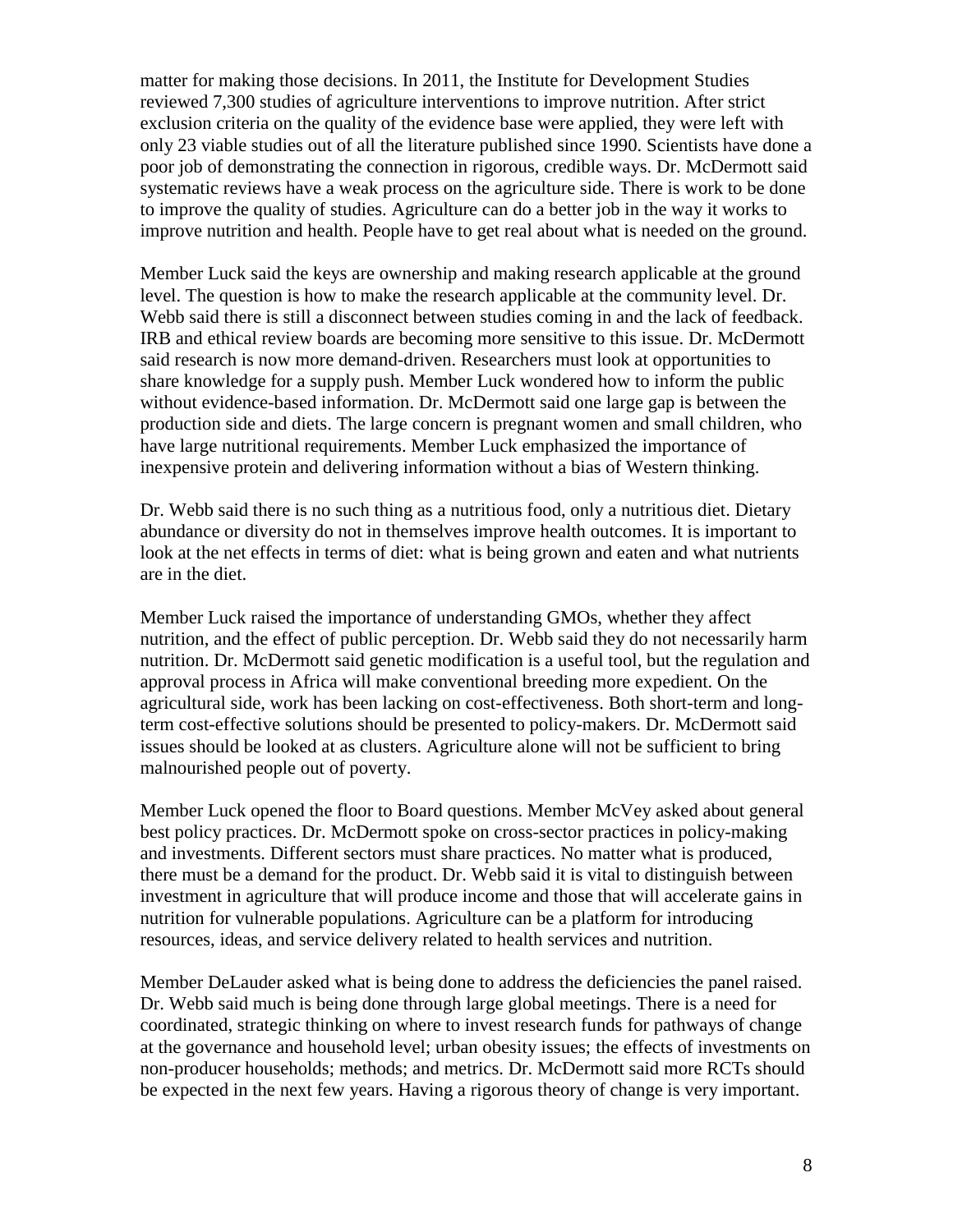Member Ejeta asked about using agriculture as a health platform. Dr. Webb said the challenge will be taking the right approach with the right metrics. The opportunity must be leveraged to understand theories of change. Even remote areas and refugee camps face rising obesity and diabetes rates. Dr. McDermott said the largest challenge is the culture change needed in the health and agriculture disciplines.

Member Luck opened the floor to questions from the audience. Carol Kramer-LeBlanc noted that nutrition education had not been part of the discussion and asked what part it plays in the overall strategy. Dr. McDermott said nutrition and health education is important. Many things will be shaped by markets and consumer media. It is important to recognize the limitations of nutrition education, which has not worked well in many countries. The agriculture program can be a platform for nutrition education.

David Lamberg, food security advisor, said child nutrition supports the Millennium Development Goals. Congress has not paid attention to nutrition education around children, and agricultural policies do not connect to nutrition goals. One challenge is to educate Congress to change the focus. Dr. Webb suggested focusing on nutrition rather than hunger. Nutrition is more complex, with issues such as stunting, wasting, micronutrient deficiencies, and obesity. They have linked solutions. Policies and interventions should be tailored to the right outcome.

Robert Mazur from Iowa State University said the way to get the word out on research is to get the stakeholders involved from the initial conceptualization of the research. NGOs and universities should be part of the process and can be advocates.

# **Update on USAID Higher Education Solutions Network: (Dr. Alex Dehgan, USAID Science and Technology Advisor)**

Dr. Dehgan spoke on where the Agency is trying to take the science, along with some of the challenges HESN is facing. The plan is to launch HESN in early November. There are four large transformative changes going on. While development problems increase exponentially, the solutions tend to be linear; that gap has to be closed. The second issue is the democratization of science and technology. Advanced technology is getting faster and cheaper. This provides resources and access to people around the world. Third is the fundamental change occurring in countries as seen in the Arab Spring. Science is a way of connecting with people. Fourth is the interest in development on American campuses among faculty and students.

To address these challenges, the Office of Science and Technology is being transformed into a new entity with a DARPA-like approach and the goal of improving the efficacy and decreasing the cost of development investments. The system will be based on three pillars: data or evidence; open innovation by crowdsourcing the world for ideas; and transformational research. There should be investment in revolutionary, high-payoff research at the translational sweet spot. The new HESN represents a way to reinforce goals about the new approach in the Office of Science in Technology. The relationship with universities should be reset, establishing them as partners rather than contractors and using open source development.

USAID spent 1.9 percent of its budget on science, technology, and innovation in 2012. In FY 2013, it will be 2.2 percent. These are low numbers compared to peer institutions.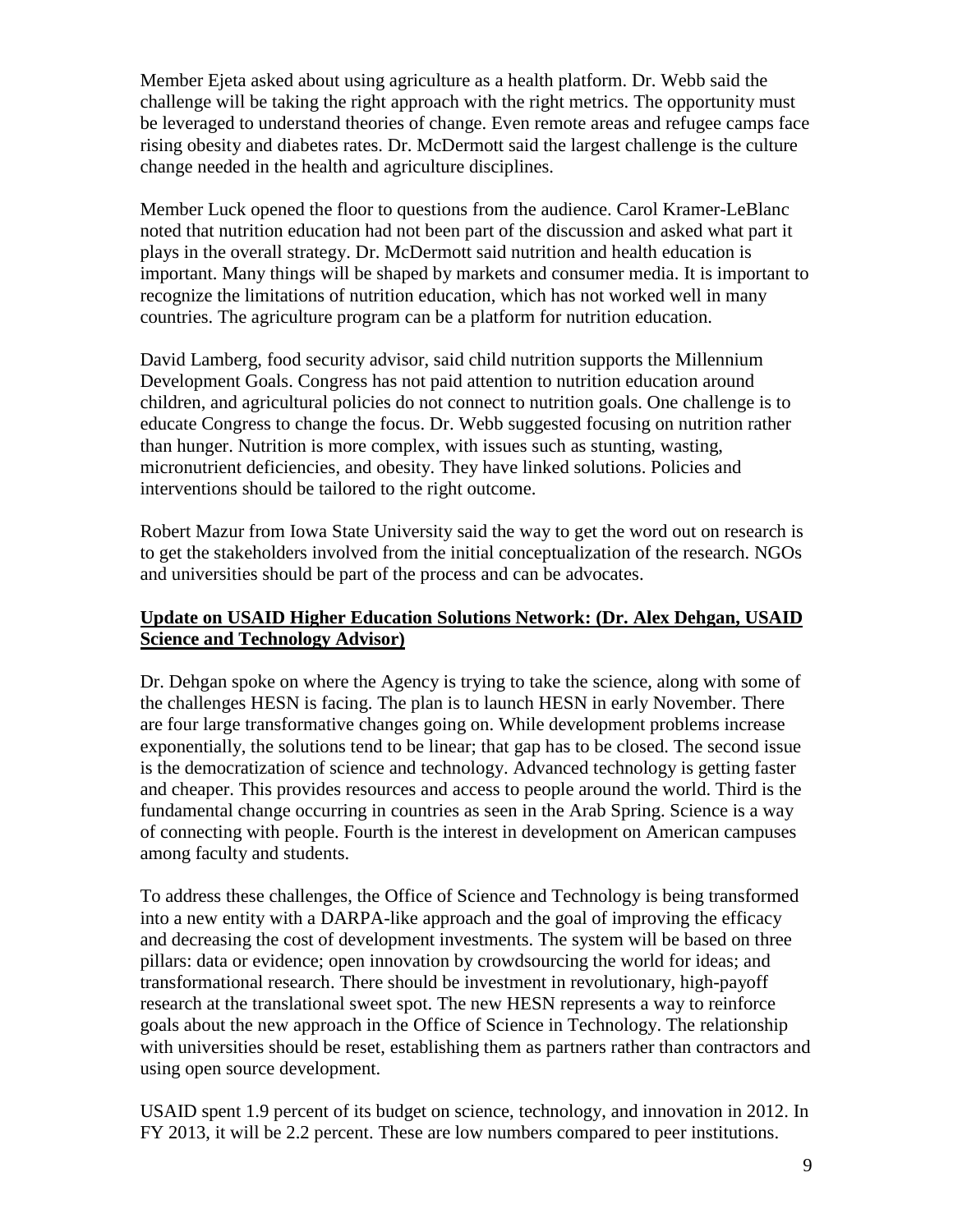Research must be increased across the agency. This will not be possible without broad bipartisan support,

The S&T Office is moving to become an independent office tied to the administrator, allowing for a greater role in promoting science and technology and taking the DARPAlike approach. There is increased buy-in with the agency, and the office has doubled in size. There has been a great amount of money leveraged for investments in science and technology. For every dollar invested, a dollar from outside the agency is leveraged. The Grand Challenges was funded at \$18 million and generated \$60.9 million from outside of USAID and \$37.6 million from other parts of the agency. Other programs are also showing significant leverage and are providing significant value. This year, there will be 55 AAAS fellows in the agency, 11 overseas on the missions. This builds the network across the government to work with federal science agencies.

Two new funds are planned for the future: one on high-risk, high-reward research and the other on open source drug discovery models. There will be a partnership with NSF on big data to support development objectives. The hope is to expand the NSF/USAID partnership PEER program to two rounds per year. Development is one of the most important ways the nation has of achieving its diplomatic goals.

HESN focused on three areas in partnering with universities: how to improve data for development, how to evaluate technologies, and incubating new approaches through development labs that are multi-sectoral and engage students in development. The approach was very open, encouraging things that cut across disciplines. Creativity was highlighted as an important element. Applicants partnered with other funds and organization partners. The first webinar on this had a response that overwhelmed the Agency's Webinar system. There were 500 applications from 49 states and 33 countries, Ultimately, seven institutions were selected: five consortia and two individual institutions. Those institutions had numerous partners bringing in \$90 million in cost sharing, an additional \$60 million in leverage to the agency. There was a high level of competition among many high-quality ideas. The launch is planned for November. The question is how to engage the 500 institutions that applied and tap into their interests. The success of this will rely on the connections to the problem sets and looking at ways to address the problems.

## **Panel Two: Key Mechanisms for Effective University Involvement in Agriculture and Nutrition Linkages for Development: Moderator, Dr. Gebisa Ejeta, BIFAD Member**

The panel consisted of Dr. Anna Herforth, a consultant with the World Bank and FAO, and Dr. Emily Levitt Ruppert, a consultant with the World Bank and Senior Policy Advisor for Maternal and Child Nutrition with World Vision International.

Member Ejeta observed that people working in agriculture, nutrition, and food systems are excited about a trans-disciplinary perspective of looking at the Grand Challenge. The nexus is a way to promote better health through agriculture, food, and nutrition. Past concerns have been about food availability and safety. The emerging system looks to food as a way to address nutrition deficiencies, protect against age-related diseases, and provide optimal health. It is important to understand how diet, nutrition, and the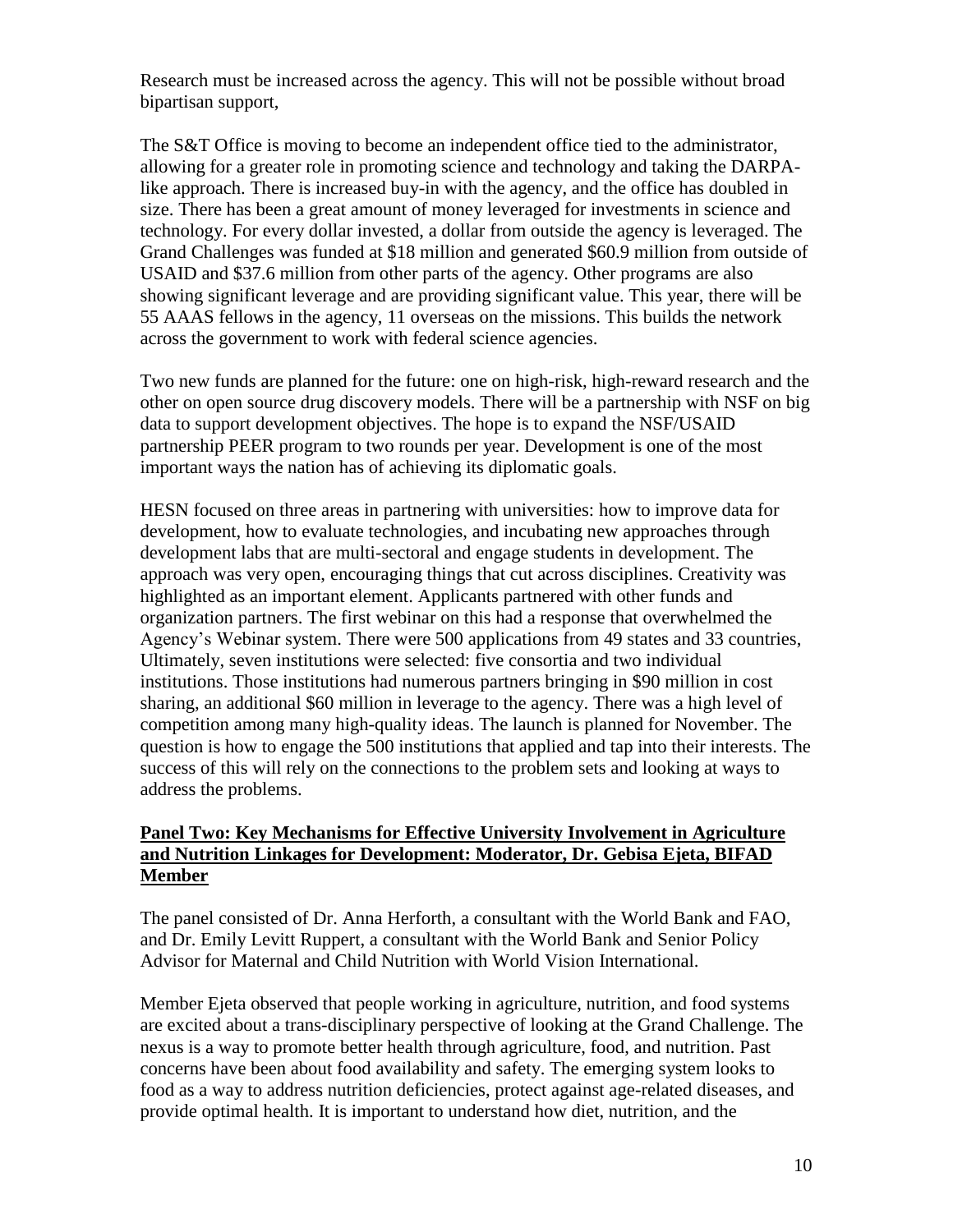agricultural production systems support human health. Agriculture, food, and nutrition must be linked in a more holistic manner.

Dr. Herforth agreed that nutrition is no longer an issue of a low-income/high-income country divide. The problem spans the globe. She spoke on how universities have a role in the development of current guidance on linking agriculture and nutrition. In her recent work with FAO, there was a focus on food and its effect on nutrition. Since then, there has been a proliferation of guidance put out by many institutions, including bilaterals, USAID-funded projects, multilaterals, UN agencies, the World Bank, and NGOs like World Vision. Because so many institutions put out guidance, she looked through them for common themes. Those themes included:

- Having a nutrition objective that is a part of agricultural policy and program design;
- Addressing the context and causes of malnutrition to inform that objective;
- Not causing harm with any intervention;
- Measuring impact through monitoring and evaluation;
- Employing multi-sectoral collaboration;
- Targeting the most vulnerable groups;
- Maximizing the impact of household income on nutrition;
- Incorporating nutrition education or behavior change communication;
- Managing natural resources such as water and genetic crop resources;
- Diversifying production.
- Producing animal-source foods on a small scale;
- Growing under-utilized foods such as legumes;
- Supporting market access in ways that are best for nutrition;
- Focusing on opportunities that advantage small holders and nutrient-dense foods;
- Reducing post-harvest losses;
- Communicating about what practices should be replicated.

Universities are a critical piece to taking these recommendations forward. Universities can work toward capacity-building by training future leaders globally to work in a multidisciplinary framework to solve problems around food systems, agriculture, and nutrition. There are a number of projects to do this, but there are not enough people in projects who understand the linkages and can design programs in a way to improve nutrition. It is important to enhance the knowledge of health professionals on agriculture. Universities have an essential role in training students and connecting training with extension services in other countries by fostering interdisciplinary programs and training opportunities for capacity-building. Universities are critical for context assessment and analysis. Context analysis makes identifying the problems and solutions possible.

The role of universities in applied research relates to the guidance on increasing production of nutrient-dense foods and diversification. Universities also have a role in evaluation. There is an opportunity to evaluate current programs on nutrition, but the evaluations must be rigorous and thoughtful. The roles of universities are related to the atmosphere of partnership and engagement between sectors within the university, between organizations, and between countries. Incentives for that mutual partnership and exchange should be increased,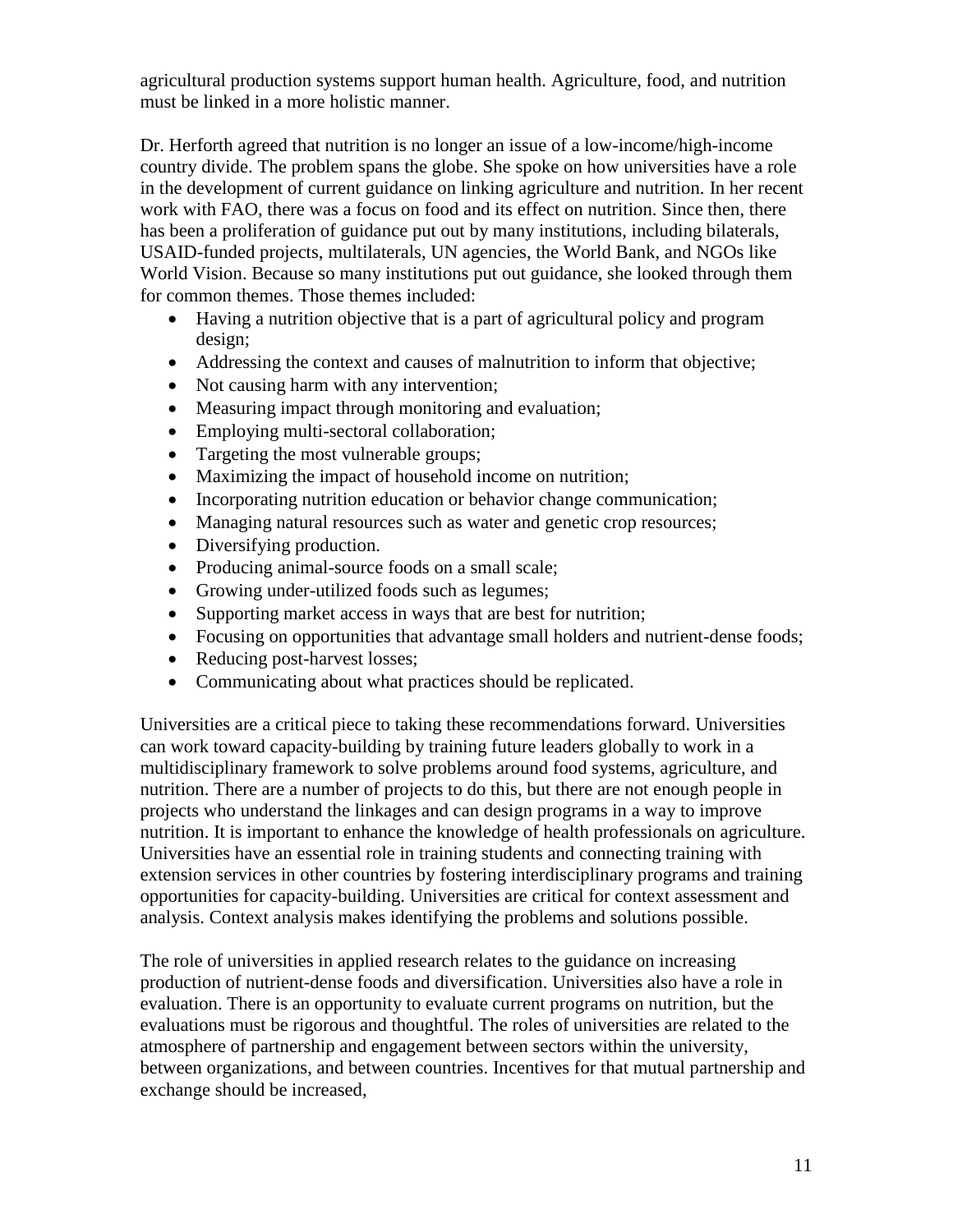Dr. Ruppert spoke on why agriculture development is important, why nutrition development is important, what is unique about post-conflict contexts, and the role of universities as catalysts.

Agriculture development is about food security and food stability, but much of the work is about economic development with the assumption that nutrition will improve. The period between pregnancy and two years of life is vital. That is when permanent potential can be created for the life of the child as well as permanent damage. Nutrition affects the immune system, educational potential, future economic productivity, and chronic diseases. Malnutrition contributes to one third to one half of child mortality.

The twenty-year plan for agriculture/nutrition development should be that countries not be dependent on foreign aid, have sustainable food systems, and have food systems resilient to shocks of price fluctuations and natural disasters.

Post-conflict environments like Afghanistan are difficult because systems are destroyed, Functioning institutions of government are lost. Infrastructure and roads are lost. Roads are important for everything from getting food to the market to getting people to hospitals. Natural resources are depleted. Loss allows space for innovation. The bureaucracies are not yet in place, so high-level officials are available.

Universities can act as catalysts in capacity-building, context analysis, applied research, and evaluation. From 2005-2009, Dr. Ruppert looked at the multi-sectoral approach to nutrition. UNICEF invited Tufts to build up the nutrition department in the Ministry of Public Health. Tufts got nutrition priorities into the early packages of health services. Post-conflict environments provide a unique and difficult environment. Universities can be catalysts to institution-rebuilding, infrastructure and training experts.

Member Ejeta opened the floor to questions. An audience member asked about getting around in Afghanistan. Dr. Ruppert said she stayed away from combat areas, dressed like a local, and employed a listening approach to helping the Afghans.

Another question from the audience was about the extent to which there are concrete opportunities to link nutrition programs with nitrogen-fixing crops and agro-forestry initiatives. Dr. Herforth said she is not working on those programs, but there is talk about that being what should be done. The innovation on legumes is encouraging. Member Ejeta said diversification and underutilized foods are good for the ecosystem, but he wondered how realistic it is to expect small holder farmers to meet all these needs through traditional processes as the population grows. Dr. Herforth said there is room for innovation in that area.

Dr. Howard asked about the importance of integrating marketing and production extension messages. She wondered about models in which the multi-disciplinary extension has been adopted at the community level. Dr. Herforth said in her work in Kenya, the government supported the growing of traditional vegetables as part of their national plan. How much any individual is interested in putting the messages together in his or her own work varies. Capacity-building involves capacity-building of women in extension services, who have a different relationship with food and childcare aspects of nutrition and have the ability to connect with the recipients of the information, who are often women farmers and caretakers.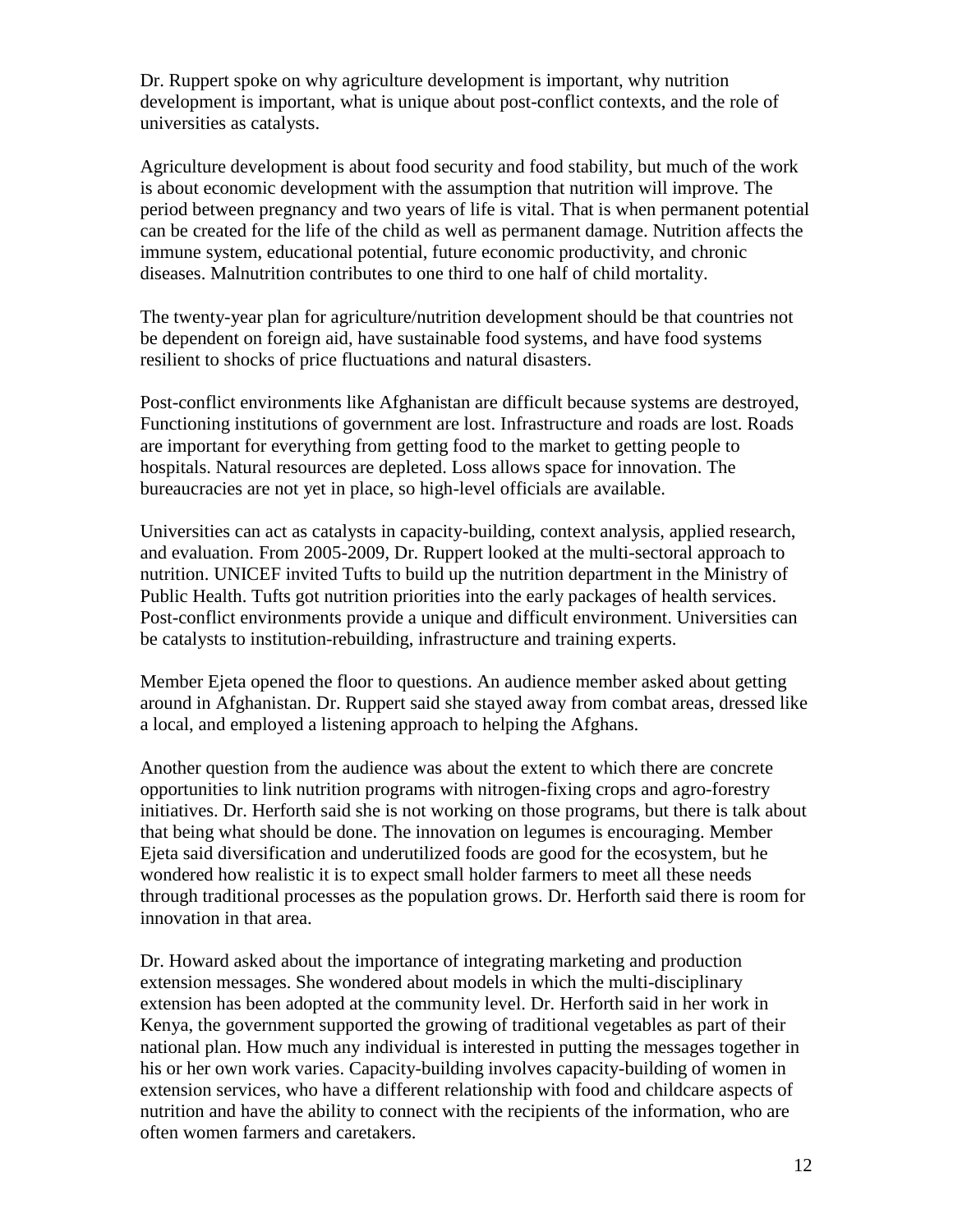Member Ejeta asked if there is a comparative advantage of universities providing services as opposed to someone else. Dr. Ruppert said universities have a role to play. They derive a lot of their research topics from the needs of the state they are in. Because it is difficult for foreigners to work in Afghanistan, it is important to train the Afghans.

Dr. Simmons asked how to reconcile nutrition education with local beliefs. Dr. Herforth said that is part of the bidirectional relationship between the community and researchers. Education works best when the educator understands the framework the learner comes from and how the learner will respond to the messages.

Member Ejeta asked what is the most effective way to provide nutrition education to women in these communities. Dr. Ruppert said FAO did a large scale nutrition education behavior change initiative in Afghanistan. In every community, there is a platform that brings people together, such as a school. FAO worked through existing, self-sustaining groups and promoted nutrition in that context. Dr. Hereforth said there are many powerful ways to reach women, including education, but nutrition education cannot focus only on women. Education should address the whole household and the community. Empowering women includes helping them grow crops that they can sell to have money that they control.

An audience member commented that there has not been a good job of linking nutrition and agriculture. He asked what the community will do to make sure the situation will not be the same next year. Chairman Deaton said the issue will receive continued attention and work from knowledgeable people. The audience member said BIFAD should make highlighting this link one of its main missions.

Rabbi David Kaufman of Help Nuba and the United Sudanese and South Sudanese Communities Association, asked how BIFAD can help turn South Sudan into a breadbasket for Africa. Member Murano said Texas A&M has a project in South Sudan. South Sudan is a new country still struggling with its organizations. It would be a great place to use as a proving ground for these programs. Member Ejeta said there are a number of USAID-funded programs in South Sudan. One important effort will be human capacity development.

# **BIFAD Awards for Scientific Excellence in a USAID CRSP**

Member DeLauder chaired the committee that developed the awards program and presented the awards. The old award program was discontinued in 1999. This year, the CRSP council suggested reinstituting the awards.

The first recipient of the reinstituted BIFAD Award for Scientific Excellence in a USAID CRSP for a researcher went to Dr. James E. Simon of Rutgers University for his work on the horticulture CRSP. He has significant international research experience in Sub-Saharan Africa. He is one of the leading horticulture medicinal and aromatic plant authorities, with a specialization in natural products and quality control. He is recognized for his contributions to improving horticulture crops across the value chain in several African countries. This had a significant impact on thousands of small holder farmers by linking them to higher-return markets.